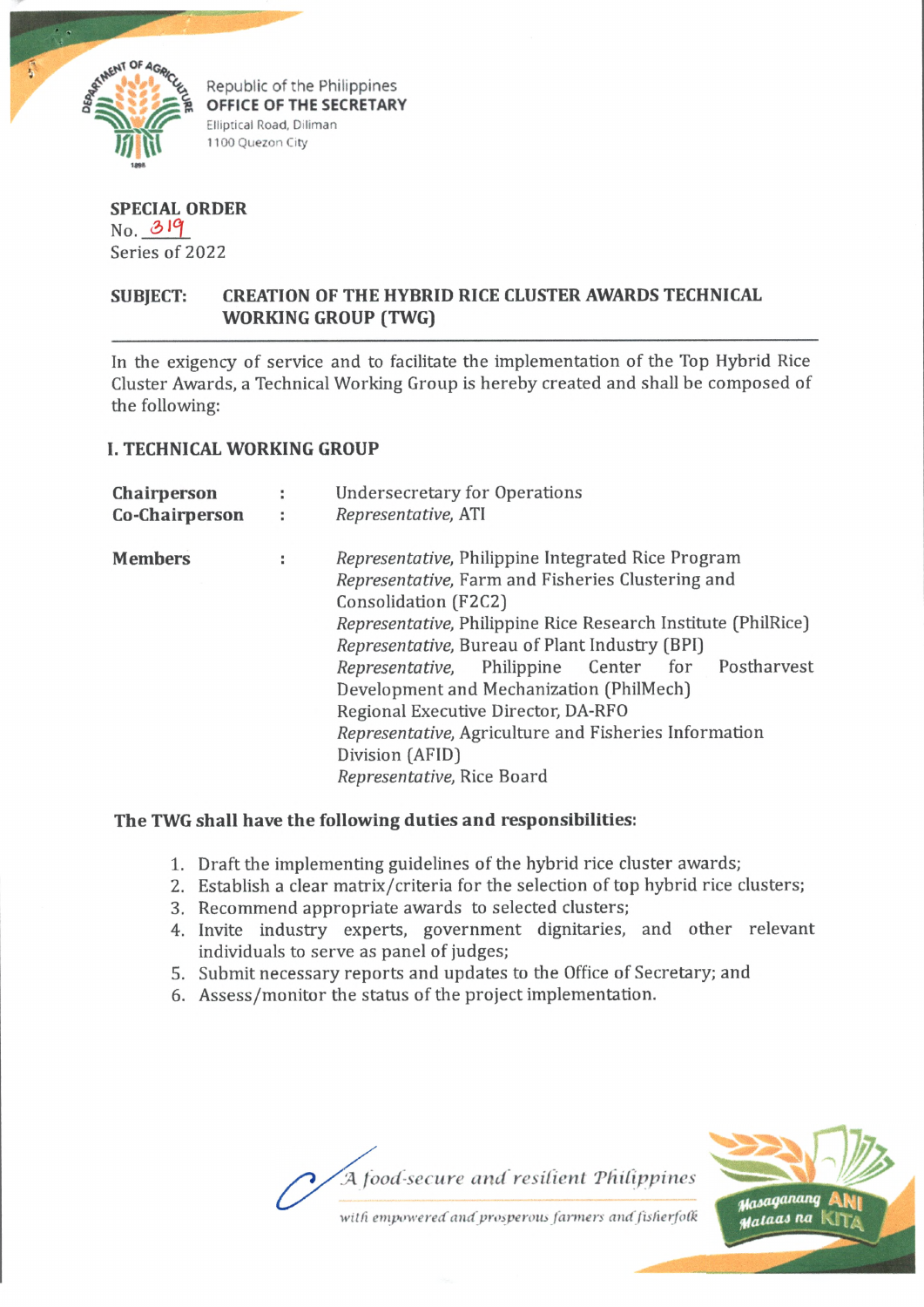

Republic of the Philippines **OFFICE OF THE SECRETARY Elliptical Road, Diliman** 1100 Quezon City

## **II. SECRETARIAT**

| Chairman       |   | Chief, FPOPD           |
|----------------|---|------------------------|
| <b>Members</b> | ÷ | Representatives, FPOPD |
|                |   | Representatives, FPCMD |

## **The Secretariat shall have the following duties:**

- 1. Coordinate all meetings related to Hybrid Rice Cluster Awards;
- 2. Assist the TWG in the conduct of evaluation and site validation;
- 3. Prepare all proceedings of the meetings and other related inputs;
- 4. Manage and keep all documents of the projects; and
- 5. Provide other forms of assistance relevant to the project.

## **III. REGIONAL SEARCH COMMITTEE**

| Chairman       | ÷ | Regional Executive Director/Regional Technical Director, |  |  |
|----------------|---|----------------------------------------------------------|--|--|
|                |   | DA-RFO                                                   |  |  |
| Co-Chairman    | ÷ | Director, ATI Regional Training Center                   |  |  |
| <b>Members</b> | ÷ | Chief, Field Operations Division                         |  |  |
|                |   | Focal Person, Regional Rice Program                      |  |  |
|                |   | Regional Seed Coordinator                                |  |  |
|                |   | Focal Person, Regional Farm and Fisheries Clustering and |  |  |
|                |   | Consolidation (F2C2)                                     |  |  |
|                |   | Chairman, Regional Agriculture and Fisheries Council     |  |  |
|                |   | Representatives, Regional Rice Board                     |  |  |

## **The Regional Search Committee shall have the following duties:**

- 1. Assess the top performing hybrid rice cluster farms in their respective regions;
- 2. Select 5 hybrid rice cluster farms as nominees for the region;
- 3. Evaluate the nominated hybrid rice cluster farms based on the number of years the cluster farm members have been growing rice and their track record in championing/promoting hybrid rice;
- 4. Conduct field validation to the hybrid rice cluster farms; and
- 5. Nominate to the Technical Working Group/National Executive Committee their evaluation for further consideration.

Expenses to be incurred for the activities related to the performance of the functions and assigned tasks shall be charged against the funds of their respective offices subject to the usual government accounting and auditing rules and regulations.

*.'A food-secure and resilient 'Philippines*Masaganang stalaas na

*with empowered'and'prosperous fanners and fisherfofk*